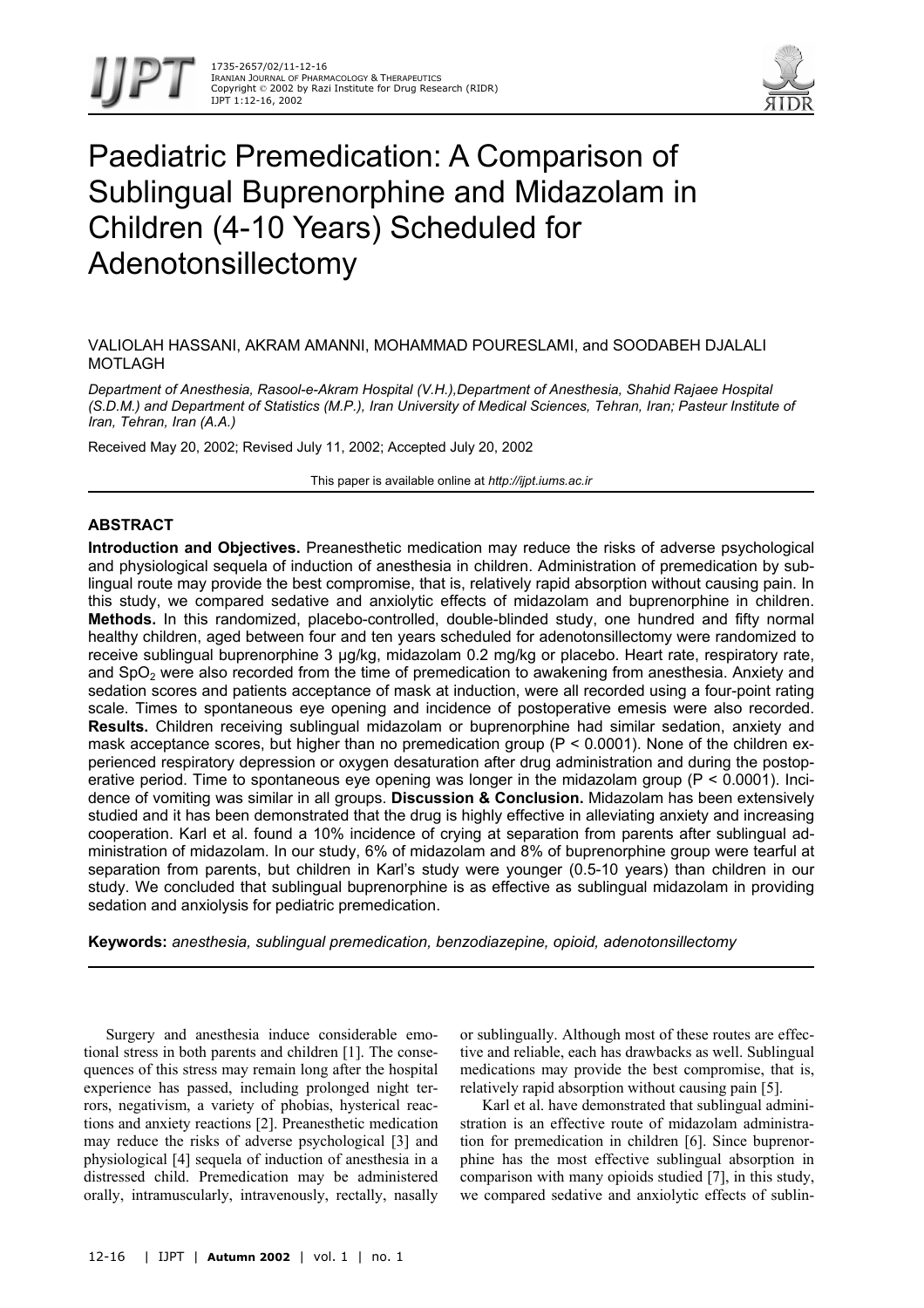### **Paediatric Premedication** ijpt.iums.ac.ir | **13**

gually administered buprenorphine and midazolam as preanesthetic medication in children.

#### **METHODS**

After approval by the university research committee and obtaining parental consent, in this placebocontrolled, randomized, double-blinded, clinical trial, one hundred and fifty normal healthy children, aged between four and ten years scheduled for adenotonsillectomy were enrolled. Exclusion criteria included: a previous general anesthetic, current opioid or sedative medication, airway problems, upper respiratory tract infection, or children who spat out or early swallowed the premedicant. The children were assigned by random selection to one of the three following groups: group 1 (50 patients) received buprenorphine 3µg/kg sublingually an hour before the scheduled surgery time. Those in group 2 (50 patients) received midazolam 0.2 mg/kg sublingually mixed with 0.2 ml apple juice, and those in group 3 (50 patients) received no premedication but to prevent unblinding the parents, they received 1 ml apple juice sublingually both of which 10 minutes before the expected time of induction of anesthesia.

Drug preparation: Available buprenorphine preparation was 0.4 mg sublingual tablets, which was grounded and mixed with 2 ml sterile water. The resultant suspension contained 200 µg/ml buprenorphine. After taking appropriate dose of the drug for every child in an insulin syringe, the needle was removed and the syringe was tipped in apple juice and used. Because no sublingual preparation of midazolam was available, the parenteral preparation (5 mg/ml) was used.

An anesthesia resident not involved in the management of patients or in gathering data for the study except for recording vital signs and was present in the operating room in case of any complication, gave each child the premedicant. Children were asked to place the tip of the tongue to the back of the upper teeth, and the premedicant was placed under the tongue. The child was told not to swallow; at 30 sec the child was permitted to swallow the drug. Children, who spat out or swallowed the medication before the 30 sec sublingual retention period, were excluded from further analysis. Heart rate, respiratory rate, and oxygen saturation  $(SpO<sub>2</sub>)$  were measured every five minutes from just before administration of the premedication to induction of anesthesia. Decrease in heart rate or respiratory rate by  $20\%$  or SpO<sub>2</sub> below 95% was recorded.

Sedation and anxiolytic levels were scored by the first observer blinded to the drug administered as premedication (one hour before induction), at separation of the child from his/her parents, and prior to induction of anesthesia. Sedation was measured on a four-point scale  $(1 = \text{alert}/\text{active}; 2 = \text{awake}/\text{calm}; 3 = \text{drowsy}$  but responds to verbal/tactile stimuli;  $4 =$  asleep). Anxiolysis was also measured on a four-point scale  $(1 = \text{tear-}$ ful/combative;  $2 =$  anxious but easily reassured;  $3 =$ calm;  $4 =$  asleep). Mask acceptance was recorded by the

first observer on a four-point scale similar to that used by Feld et al. to assess mask acceptance [8]  $(1 =$  combative/screaming;  $2 =$  crying but easily reassured;  $3 =$  occasionally sobbing/mostly calm;  $4 =$  peaceful). In order to prevent interobserver variability in scoring, only one observer blinded to the drug administered evaluated all 150 children.

Induction of anesthesia was accomplished with inhalation of halothane (graded increments) in oxygen. A cannula was inserted into a peripheral vein; atropine 10- 20 µg/kg I.V. and alfentanil 10 µg/kg I.V. were injected, before tracheal intubation. Anesthesia was maintained by spontaneous inhalation of halothane and nitrous oxide in 50% oxygen.

All drugs were discontinued simultaneously at the end of surgery. The trachea was extubated when the gag reflex had returned. The times from discontinuation of anesthesia until extubation and spontaneous eye opening were recorded. Heart rate, respiratory rate, and  $SpO<sub>2</sub>$ were measured every hour postoperatively. If the child fell asleep during the six-hour postoperative period,  $SpO<sub>2</sub>$  was monitored continuously until s/he woke up again. Analgesia was provided by acetaminophen elixir 10 mg/kg every 6 hours. Side effects including apnea, airway obstruction, or vomiting within 24 hours postoperative period were noted.

Before discharge from the hospital parents were asked to complete a questionnaire regarding their opinion about the premedication their child had been given. They were asked to rate their preoperative experience on a three-point scale (1 = excellent; 2 = acceptable; 3 = unacceptable/unpleasant).

**Data Analysis.** Results were analyzed using analysis of variance for parametric data. In order to evaluate the sedative effect of the drug in each group, the proportion of children who were calm, drowsy, or asleep in each measurement period was compared with the proportion at baseline; for anxiolysis, the proportion of children who were calm or asleep at each measurement period was compared with the proportion at baseline both using Mac-nemar test. For sedation, anxiolysis, mask acceptance between groups, results were analyzed by Kruskal Wallis test. Nominal data (gender, incidence of vomiting) were analyzed using Fisher's exact test. Results were considered significant at  $p < 0.05$ .

### **RESULTS**

There was no difference between the groups with respect to age, gender, weight, [\(Table 1\)](#page-1-0), baseline sedation and anxiolytic scores, and duration of surgery [\(Table 2\)](#page-2-0).

<span id="page-1-0"></span>**Table 1.** Demographic data, mean (SD)

|             | <b>Buprenorphine</b> | <b>Midazolam</b> | No Premedi-<br>cation |
|-------------|----------------------|------------------|-----------------------|
| Age(years)  | 6.26(1.58)           | 6.50(1.55)       | 6.46(1.59)            |
| Sex (M/F)   | 29/31                | 32/18            | 31/39                 |
| Weight (kg) | 19.56 (3.52)         | 18.92(3.30)      | 20.14(3.25)           |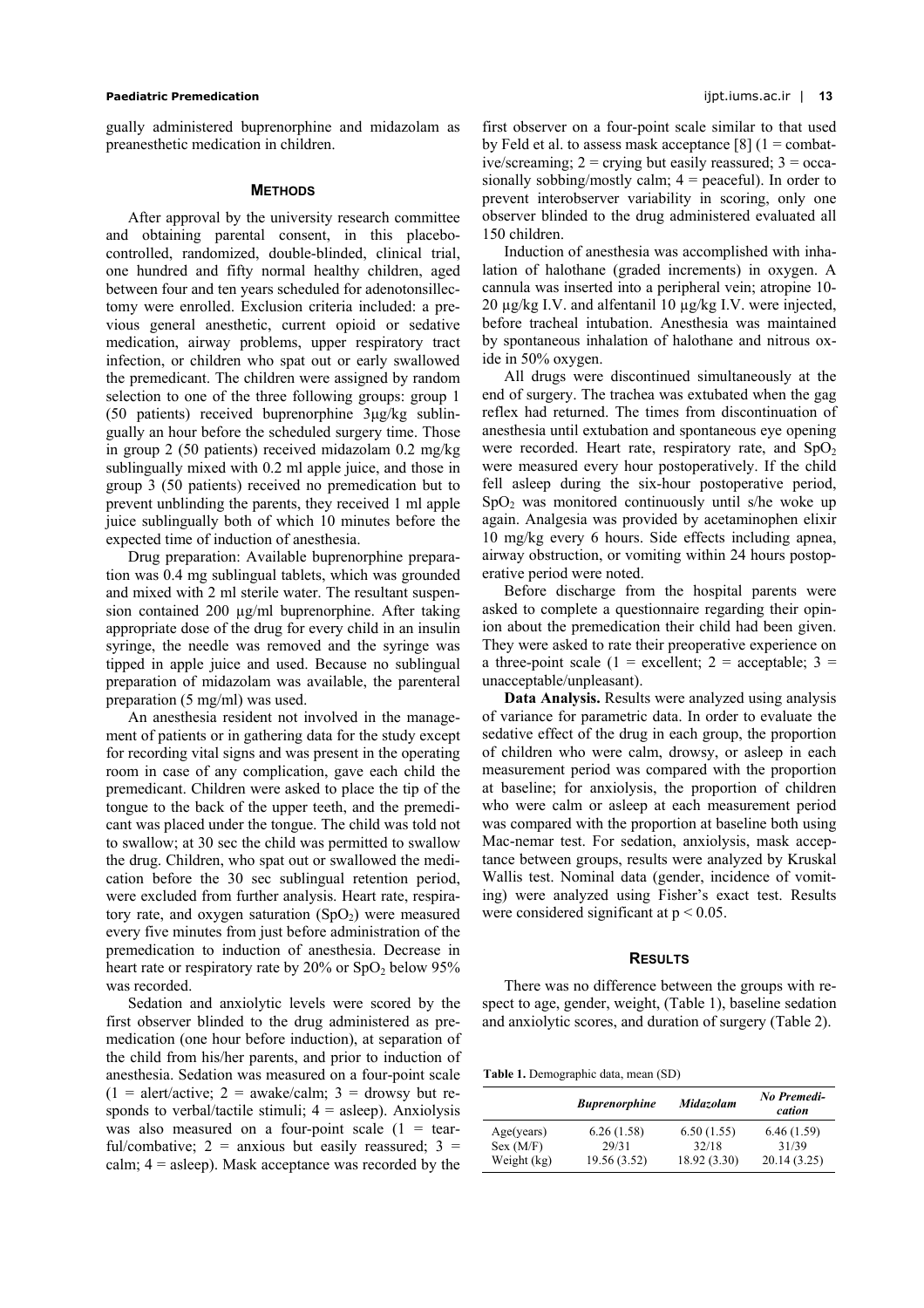### **14** | IJPT | **Autumn 2002** | vol. 1 | no. 1**Hassani et al.**

<span id="page-2-0"></span>**Table 2.** Study time intervals, mean (SD)

|                                                 | <b>Buprenorphine</b> | Midazolam                 | <b>No Premedication</b> |
|-------------------------------------------------|----------------------|---------------------------|-------------------------|
| Duration of surgery (min)                       | 30.86(5.72)          | 31.12(5.64)               | 31.36 (5.67)            |
| End of surgery to extubation (min)              | 6.66(1.52)           | $7.46(1.28)$ <sup>*</sup> | 6.22(1.33)              |
| End of surgery to spontaneous eye opening (min) | 24.62 (5.56)         | 39.18 $(8.97)^{T}$        | 24.62 (5.82)            |

 $p = 0.0001$ 

 $\dot{\tau} p = 0.00001$ 

<span id="page-2-1"></span>**Table 3.** Parental satisfaction scores of premedication

| <b>Satisfaction</b><br><b>Score</b> | <b>Buprenorphine</b> | Midazolam | No Pre-<br>medication |
|-------------------------------------|----------------------|-----------|-----------------------|
|                                     | 36                   |           | $19*$                 |
|                                     | 10                   |           |                       |
|                                     |                      |           |                       |
| 0.0001<br>÷                         |                      |           |                       |

 $$ 

Six patients spat out their premedication (buprenorphine = 2; midazolam = 3; no premedication = 1), and four patients swallowed the premedication before 30 sec. (buprenorphine  $= 2$ ; midazolam  $= 1$ ; no premedication  $= 1$ ). They were all omitted from further assessment. None of the children had  $SpO<sub>2</sub> < 95%$  or over 20% decrease in heart rate or respiratory rate during the period between drug administration and induction of anesthesia.

Sedation scores at separation of children from their parents and prior to induction of anesthesia were similar in groups 1 and 2, both of which were higher than group  $3 (p = 0.00001$ ; Figure 1, 2 and 3). The proportion of calm or drowsy children (sedation scores  $2 \& 3$ ) in buprenorphine group at separation from parents  $(82\%; p \leq$ 0.01) and prior to induction  $(80\%; p < 0.01)$  were greater than the proportion at baseline (38%). In midazolam group, this proportion at separation from parents  $(84\%; p < 0.01)$  and prior to induction  $(82\%; p < 0.005)$ were also greater than that at baseline (44%). In contrast, in control group, the same proportion at separation from parents (38%;  $p < 0.001$ ) and prior to induction (36%; *p* < 0.001) were smaller than that at baseline.

With regard to anxiolysis (Figure 4, 5 and 6), anxiolytic scores at separation from parents and prior to induction were similar in groups 1 and 2, both of which were higher than group 3 ( $p = 0.0001$ ). The proportion of calm children (anxiolytic score = 3) in buprenorphine group at separation from parents  $(82\%; p \leq 0.001)$  and prior to induction of anesthesia (78%;  $p < 0.001$ ) was greater than that at baseline (62%). The proportion of calm children in midazolam group at separation from parents (84%;  $p \le 0.001$ ) and prior to induction (82%; *p*) < 0.001) was also increased in comparison to that at baseline (58%). But in control group this proportion at separation from parents  $(48\%; p \le 0.001)$  and induction of anesthesia (46%;  $p < 0.001$ ) were decreased in comparison to that at baseline (64%).

Mask acceptance (Figure 7) was better in patients of both buprenorphine and midazolam groups than the control group ( $p = 0.00001$ ).

Times from discontinuation of anesthesia until extubation ( $p = 0.0001$ ) and spontaneous eye opening ( $p =$  0.00001) were delayed in the midazolam group in comparison with the two other groups ([Table](#page-2-0) 2).

In the ward, none of the children experienced apnea, oxygen desaturation, or airway obstruction. Nineteen patients in group 1, twenty-four patients of those in group 2, and seventeen patients of those in group 3 had one or more episodes of emesis. Incidence of vomiting was similar in all groups.

Parents whose children were given buprenorphine or midazolam where similarly satisfied and both had a higher satisfaction rating than parents whose children were not given premedication ( $p = 0.0001$ ; [Table 3\)](#page-2-1).



Fig 1. Sedation score for children in buprenorphine group.



Fig 2. Sedation score for children in midazolam group.



Fig 3. Sedation score for children in control group.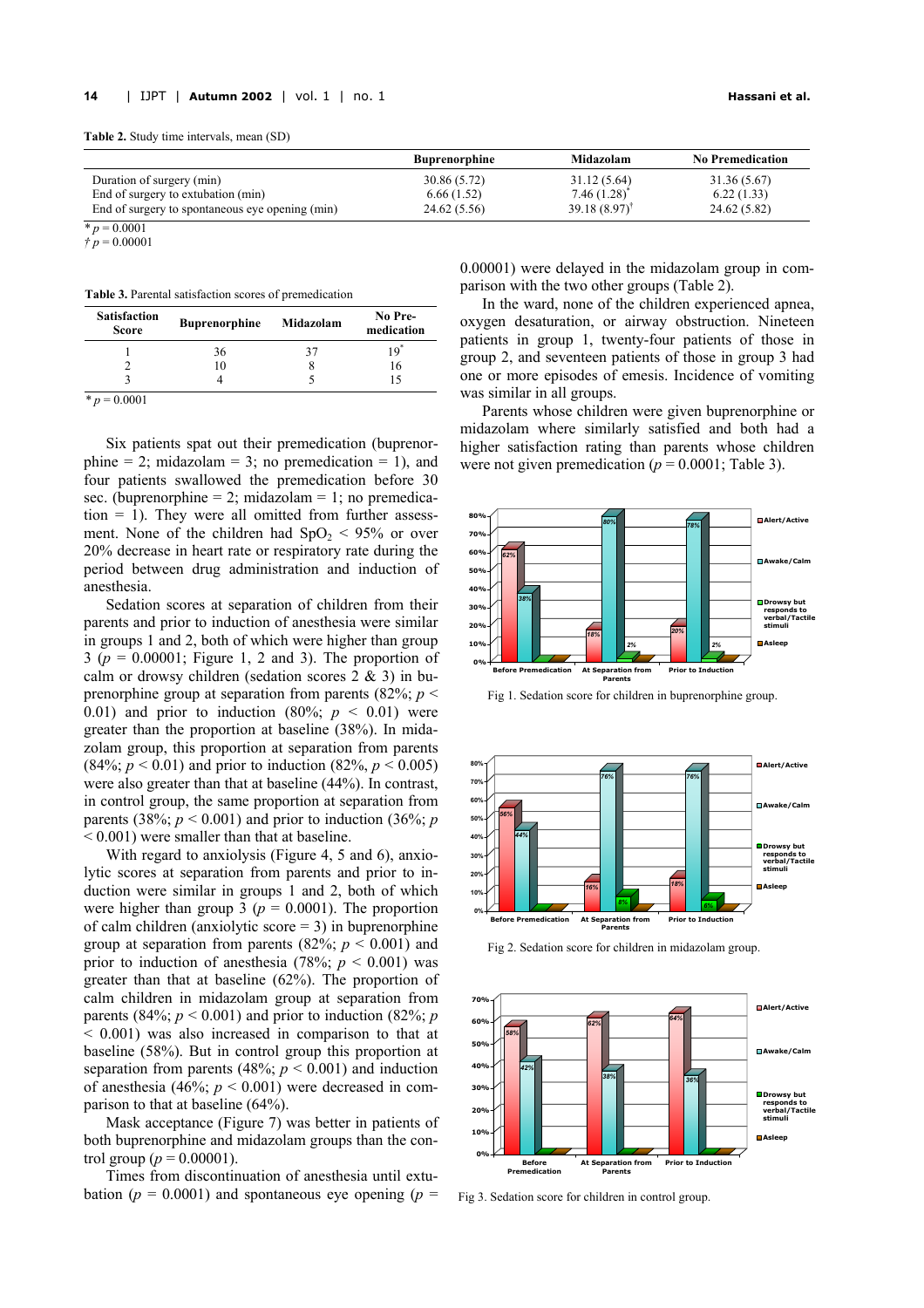#### **Paediatric Premedication** ijpt.iums.ac.ir | **15**



Fig 4. Anxiolytic score for children in buprenorphine group. Fig 5. Anxiolytic score for children in midazolam group.



Fig 6. Anxiolytic score for children in control group. Fig 7. Mask acceptance score.

## **DISCUSSION**

Transmucosal administration of premedicant has many advantages:

- 1. It is easy and painless.
- 2. Onset of action of drug is rapid and reliable.
- 3. It has predictable effects [9].
- 4. This technique eliminates the first-pass effect of the liver, as the initially absorbed drug reaches the systemic circulation first, rather than the portal-hepatic system.
- 5. The drug is not subject to destruction by gastrointestinal enzymes [10].

Midazolam has become the most commonly administered premedicant before routine surgery in many pediatric centers [1]. It has been administered by oral, [8, 11, 12, 13] nasal [9, 14], rectal, intramuscular (I.M.) [1] or sublingual routes [6, 15, 16]. Sublingual administration of midazolam (0.2-0.3 mg/kg) is as effective as intranasal route, but sublingual administration is associated with a better patient compliance [6]. Another concern with nasal midazolam is the theoretic possibility of neurotoxicity by drug transport along the neural connection between the nasal mucosa and the central nervous system through olfactory nerves [5]. Like other transmucosal routes of administration, sedation is achieved within 10 minutes [15], which is the reason we chose 10-min interval between drug administration and separation from parents. The sedation achieved is usually not sleep but rather a compliant happy state. If sleep occurs, a relative overdose has probably been given [5]; none of the children in this study fell asleep.





Interest in the use of opioids as pediatric premedication has focused on the intranasal (e.g. sufentanil) and oral transmucosal (e.g. fentanyl citrate) forms of administration [1]. We studied buprenorphine here, because it has a greater sublingual absorption in comparison to some other opioids [7]. Buprenorphine is a thebaine derivative, µ-receptor partial agonist, and similar in structure to morphine but approximately 33 times more potent. Buprenorphine has been successfully used for premedication, as the analgesic component in balanced anesthesia and for postoperative pain control, and it has been administered sublingually, intravenously, epidurally, and rectally. Sublingual buprenorphine, given 1 hour preoperatively, provides reliable preoperative sedation and postoperative analgesia similar to I.M. morphine [5]. It has been used successfully for postoperative pain relief [17] and premedication in children [18].

The rich blood supply of the sublingual mucosa allows rapid absorption of drugs directly into the systemic circulation [6]. Since venous drainage from the mouth is to the superior vena cava, the drug is also protected from rapid first-pass metabolism by the liver [19]. Absorption depends on the time that the drug is adjacent to the mucosal surface (resident time), local pH (6-7.4), saliva flow, and physiochemical characteristics of the drug themselves and of the chosen site [6]. Lipid soluble molecules can diffuse easily across the cell membrane [19]. Midazolam is highly lipophilic. Its solubility is pH dependent, it is water soluble when the pH is below 4 and is lipid soluble when the pH is above 4 [5]. The midazolam preparation used in this study had a pH equal to